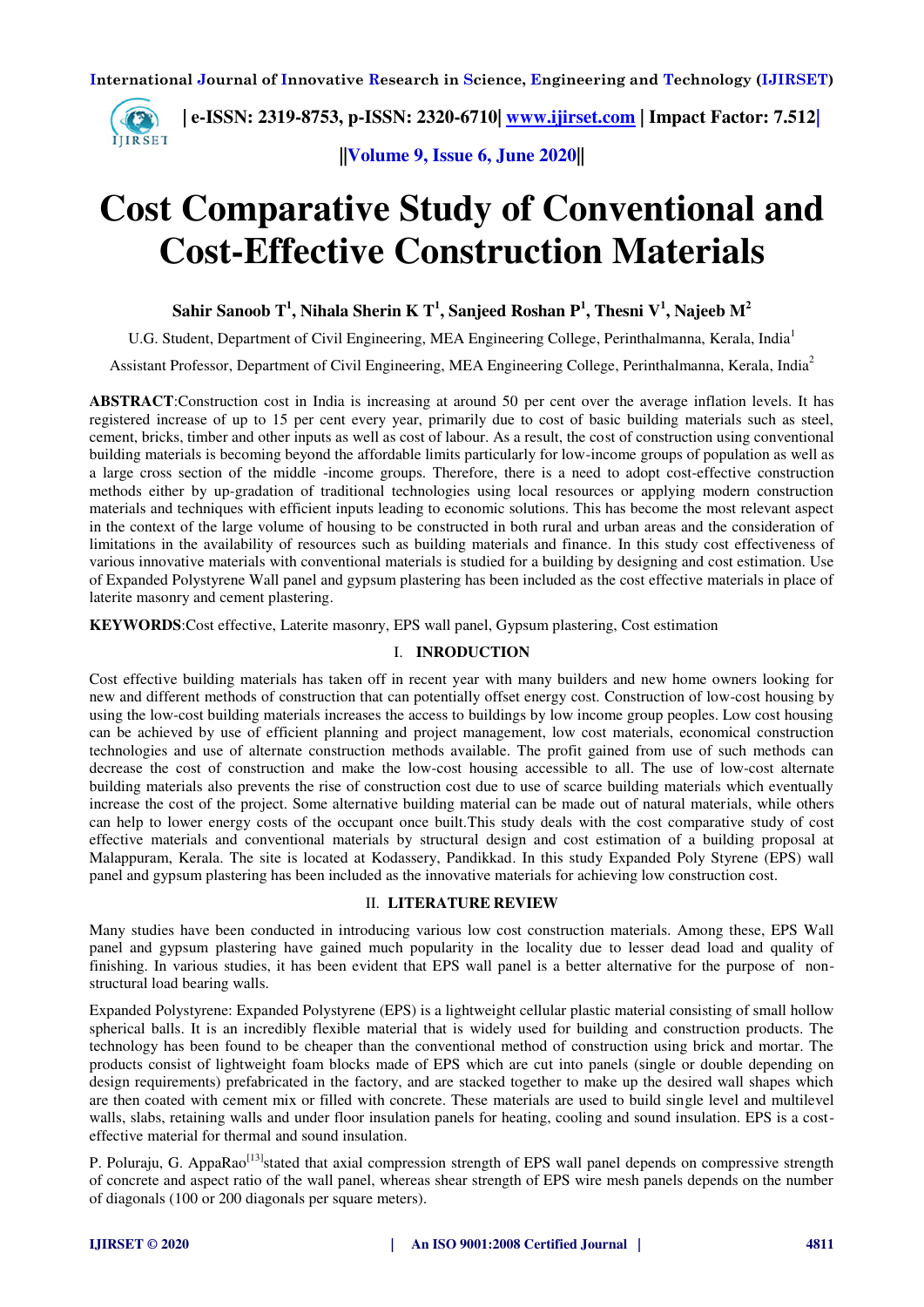

 **| e-ISSN: 2319-8753, p-ISSN: 2320-6710| [www.ijirset.com](http://www.ijirset.com/) | Impact Factor: 7.512|**

# **||Volume 9, Issue 6, June 2020||**

According to Piyush Bhandari<sup>[12]</sup> the strength of EPS panel is higher than the other conventional building material. Based on his studies, the use of Thermocol core along with wire mesh layers have helped to enhance property of precast wall panels and it is less time consuming & also cost effective than conventional building method. Also he found out that, it has less water absorption than conventional brick masonry.

Pradeepa. S *etal* <sup>[14]</sup>found that Reinforced Thermocol Panel offers high bending stiffness at low densities due to minimal compressive and flexural strength. The cost of the construction using thermocol lesser than conventional or traditional building material. .

Abhijit Mandlik*etal*[1] they performed experimental investigation of engineering properties such as compressive strength, modulus of elasticity, drying shrinkage and creep, of expanded polystyrene (EPS) aggregate concrete varying in density. Their studies showed that increase in the EPS beads content in concrete mixes reduces the compressive and tensile strength of concrete. All the EPS concrete without any special bonding agent show good workability and could easily be compacted and finished.

Liang Jichen*etal*<sup>[9]</sup>they performed experiment to determine the performance of gypsum of plastering in different conditions. All the Performance parameters meet the standard requirements of "gypsum plaster" (JC/T517-2004). WPM retarder can be used in gypsum plasters, which showed excellent characteristics and have bright future.

# III. **METHODOLOGY**

Structural design and cost estimation were done for a proposed building using innovative cost-effective materials and conventional materials used in construction. A cost comparative study was conducted to find out the cost effectiveness in using innovative materials for construction.

## **A. Details of Building**

A proposed commercial building located at Malappuram district of Kerala was chosen. The plot has an area of  $2750.98$ m<sup>2</sup>. The proposed building is two-storey building with total floor area of  $763.25$  m<sup>2</sup>. The ground floor includes a supermarket with floor area of  $259.25 \text{ m}^2$  and top floors consists of two apartments of area  $118.275 \text{ m}^2$  in each floor.

| <b>Area of Plot</b>     | $2750.98$ m <sup>2</sup> |
|-------------------------|--------------------------|
| <b>Type of Building</b> | Commercial               |
| <b>Number of Floor</b>  | $3(G+2)$                 |
| <b>Total Floor Area</b> | 763.25m <sup>2</sup>     |
| F.A.R                   | 0.277                    |
| Coverage                | $9.42\%$                 |

Table 1 Details of Proposed building included for the study

#### **B. Cost Effective Building Materials Used**

Due to its availability, laterite stones are more popular in the locality and is being used for masonry purposes. But recently, due to many reasons the cost of laterite stones have been increased and this has resulted in the increase of cost of construction. Nowadays, people are enquiring about various cost effective materials to replace the laterite stones.

Plastering of walls is an integral part of structures for its aesthetic and protective features. Cement plastering has been the only choice of people in the locality for wall finishing purposes. Due to the increasing cost of cement and fine aggregate, the cement plastering has led to increase in the cost of construction.

There are many choices for cost-effective materials available in the market. In this study, the more popularcosteffective materials are included for the cost comparative study. Various materials used in this study are shown in the table 2

| <b>Conventional Materials</b> | <b>Cost effective Materials</b> |  |
|-------------------------------|---------------------------------|--|
| Laterite Masonry              | EPS Wall Panel                  |  |
| <b>Cement Plastering</b>      | <b>Gypsum Plastering</b>        |  |

Table 2 Materials used in cost effective study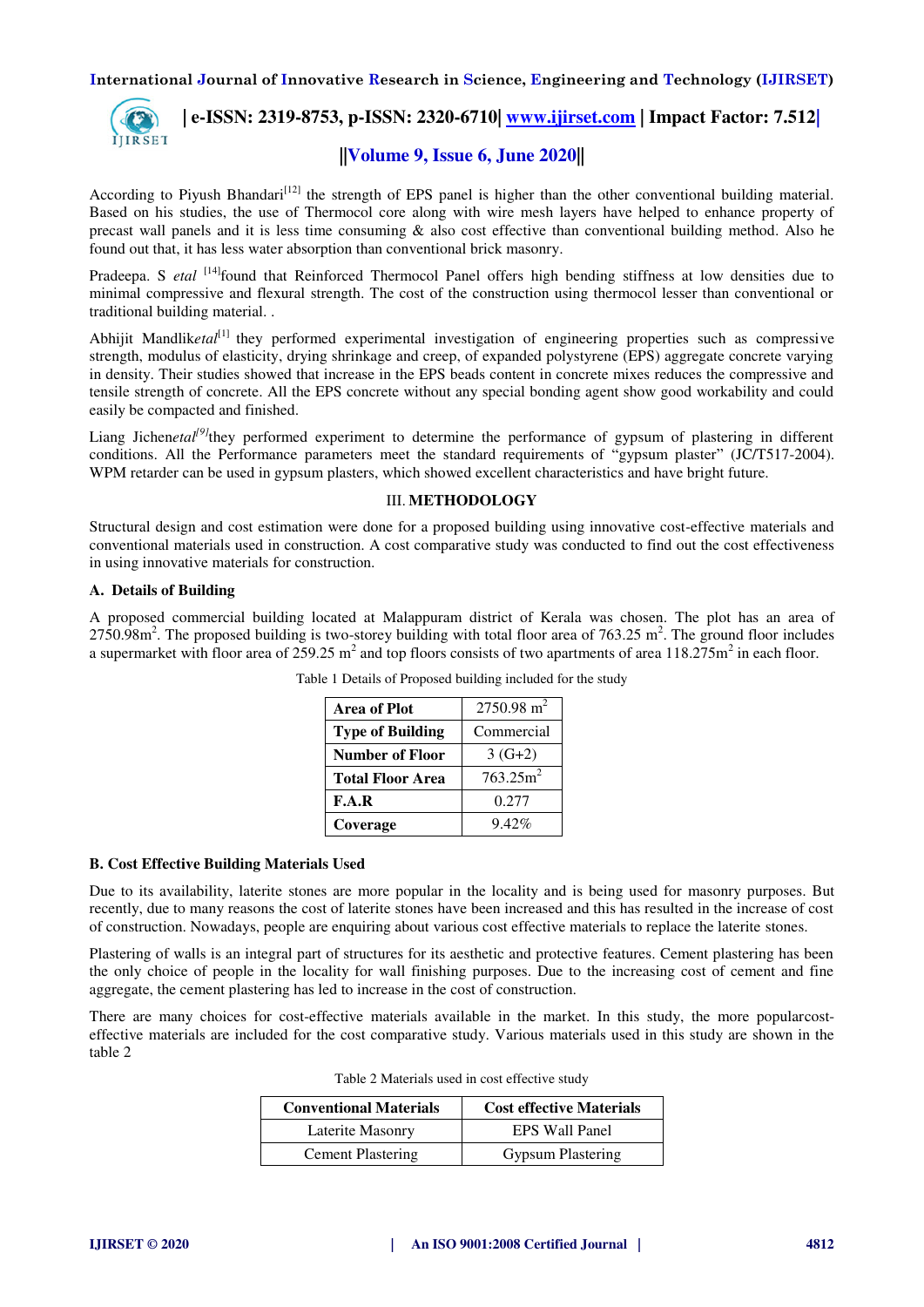

 **| e-ISSN: 2319-8753, p-ISSN: 2320-6710| [www.ijirset.com](http://www.ijirset.com/) | Impact Factor: 7.512| ||Volume 9, Issue 6, June 2020||** 

#### IV. **STRUCTURAL DESIGN AND COST ESTIMATION FOR PROPOSED BUILDING**

#### **A. Structural Design**

The proposed building was analysed using Staad.Pro software and various structural elements was designed manual according Indian standard specifications. Due to lesser dead load of EPS wall panel, the quantity of concrete and steel was found to be reduced compared to that of laterite masonry.

| Leing Lotorito                                                                       |  | <b>Heing FDC Woll</b> | Difference L |  |
|--------------------------------------------------------------------------------------|--|-----------------------|--------------|--|
| Table 3 Quantity of Steel and Concrete while using Laterite Masonry & EPS Wall Panel |  |                       |              |  |

| <b>Materials</b> | <b>Using Laterite</b><br><b>Masonry</b> | <b>Using EPS Wall</b><br>Panel | <b>Difference</b><br>$\mathscr{G}_o$ |
|------------------|-----------------------------------------|--------------------------------|--------------------------------------|
| <b>Concrete</b>  | $188.92 \text{ m}^3$                    | $180.17 \text{ m}^3$           | 4.37                                 |
| Steel            | 14825.86 Kg                             | 13418.08 Kg                    | 9.50                                 |

#### **B. Abstract of Estimated Cost**

A detailed estimate was prepared for the proposed building using both conventional materials and cost- effective materials. Rates as per Delhi Schedule of Rates (DSR) 2018 published by Central Public Works department of Govt. of India has been adopted to for the estimation. The abstract of estimated cost prepared is shown in table 4.

| SI.            | <b>Description of</b><br>Work |                   | <b>Conventional Material</b> |                | <b>Cost-Effective</b>  |                |
|----------------|-------------------------------|-------------------|------------------------------|----------------|------------------------|----------------|
| No.            |                               | Rate/unit         | Qty                          | Amount<br>(Rs) | Qty                    | Amount<br>(Rs) |
| 1              | Earth work Excavation         | 250.00            | 139.14 $m^3$                 | 34785.00       | 135.00m <sup>3</sup>   | 33775.00       |
| 2              | <b>PCC Work</b>               | 8010.54           | $6.96 \text{ m}^3$           | 55753.36       | 6.76m <sup>3</sup>     | 54151.25       |
| 3              | Laterite Masonry              | 7873.36           | $255.01 \text{ m}^3$         | 2007754.04     | $0.00 \text{ m}^3$     | 0.00           |
|                | <b>EPS Wall Panel</b>         | 5300.00           | $0.00 \text{ m}^3$           | 0.00           | $255.01 \text{ m}^3$   | 1351550.93     |
| $\overline{4}$ | Steel                         | 115.00            | 14825.86 kg                  | 1704973.90     | 13418.08 kg            | 1543079.20     |
| 5              | Concrete                      | 8000.00           | $188.92 \text{ m}^3$         | 1773935.00     | $180.17 \text{ m}^3$   | 1666015.00     |
| 6              | <b>Cement Plastering</b>      | 367.00            | 3244.51 m <sup>2</sup>       | 1190735.17     | $0.00 \text{ m}^2$     | 0.00           |
|                | <b>Gypsum Plastering</b>      | 471.42            | $0.00 \text{ m}^2$           | 0.00           | 3244.51 m <sup>2</sup> | 1529527.85     |
| 7              | White Washing                 | 104.04            | 3244.51 m <sup>2</sup>       | 337558.82      | $\Omega$               | $\Omega$       |
| 8              | <b>Wall Putty</b>             | 53.80             | 2034.36                      | 109448.57      | $\Omega$               | $\Omega$       |
|                |                               | <b>Total Cost</b> |                              | 7190600.00     |                        | 6178100.00     |

#### Table 4 Abstract of estimated cost

#### **3.5 Result and Discussion**



Fig 1. Graph showing cost comparison of various elements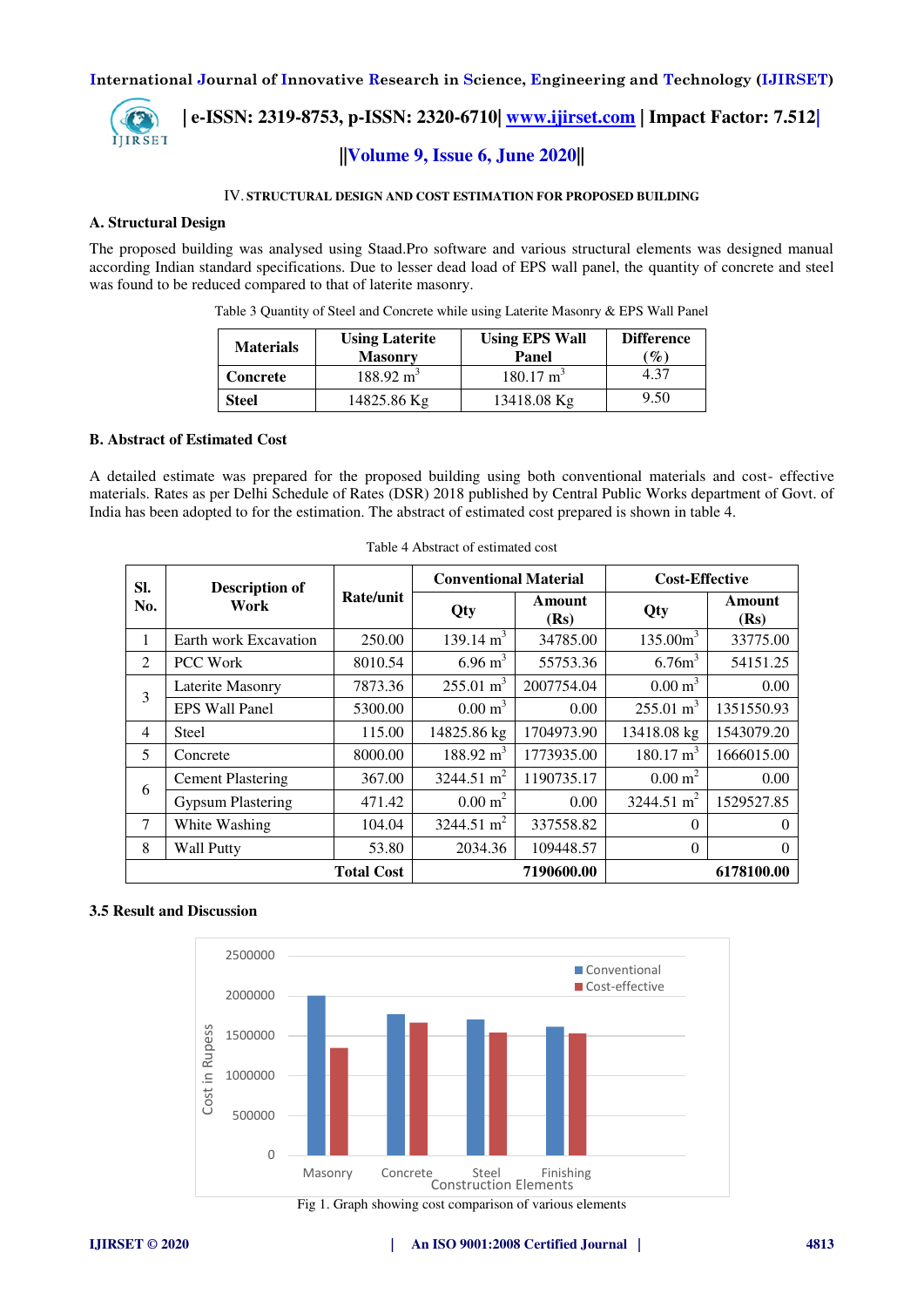

 **| e-ISSN: 2319-8753, p-ISSN: 2320-6710| [www.ijirset.com](http://www.ijirset.com/) | Impact Factor: 7.512|**

# **||Volume 9, Issue 6, June 2020||**

Based on the cost comparative study, it was found that EPS wall panel is 33% less costly than laterite masonry. The difference in the cost is due to the lesser cost of EPS wall panel. Due to lesser dead load while using EPS wall panel, there was a reduction of 4.37% in concrete volume and 9.50% reduction in steel quantity. This has resulted in a reduction of 7% and 10% in the cost of concrete and steel respectively.

There is a 28.3% increase in the cost of gypsum plastering compared to cement plastering. But while using gypsum as a plastering material instead of normal cement plastering, white washing and putty works can be avoided due to its smoother finish. Hence there is a decrease of cost about 6% for wall finishing works while using gypsum plastering.

By using EPS wall panel and gypsum for masonry and plastering materials in place of conventional building materials, it was found that there is a reduction of 14.00 % in the total cost.

#### V. **CONCLUSION**

Due to the reduced availability and increasing cost, people have been forced to look for alternatives for conventionally used building materials for reducing and optimizing the construction cost. In this study, laterite blocks and cement plastering was compared with its cost-effective alternatives, EPS Wall panel and Gypsum plastering. Structural design and cost estimation was done by using both conventional and cost-effective materials for a proposed building. And a cost-comparative study was done.Even though many studies have discussed the structural integrity of these materials, local community are not convinced about the cost effectiveness. This study was done to state the cost-effectiveness while using these materials.

By using the EPS wall panel and gypsum plastering instead of laterite masonry and cement plastering respectively there was a 14.00% reduction in total cost. Hence by using the cost-effective material the construction cost can be reduced. Even though there are pros and cons to these cost effective materials and it may improve in future.

## **REFERENCES**

- [1] Abhijit Mandlik, Tarun Sarthak Sood, Shekhar Karade, Sangram Naik, Amruta Kulkarni "Lightweight Concrete Using EPS" International Journal of Science and Research (IJSR) ISSN (Online): 2319-7064 Index Copernicus Value (2013): 6.14 | Impact Factor (2013): 4.438
- [2] A.K. Jain and M.C. Paliwal, "Adoption of Appropriate and Cost Effective Technologies in Housing: Indian Experience", World Academy of Science, Engineering and Technology, Vol. 6, 169- 171, 2012.
- [3] Amit D Chougule, Manoj H. Mota, Dr.Ushadevi S Patil,*To study the filler slab as alternative construction technology-a review* (2015) journal of information, knowledge and *research in civil engineering*, Volume 3, Issue 2
- [4] B N Dutta (1 Jan 2016) USB Publishers' Distributers Pvt Ltd :Estimation and costing in civil engineering
- [5] Dr. B C Punmia Ashok Kumar Jain, Arun Kumar Jain,"Reinforced Concrete Design", Laxmi publications Private Limited, New Delhi, second Edition.
- [6] DSR (Delhi Schedule of Rates) volume I & II(2018): Published under the Authority of Director General, CPWD, New Delhi
- [7] IS 456: 2000, Indian Standard Code for plain and reinforced concrete- Code of practice Bureau of Indian Standard, 2000, New Delhi.
- [8] IS 875 (Part 1-5) : 1987, Indian Standard Code for practice for design loads (other than earthquake) for Building structures, Bureau of Indian Standard, New Delhi, Second Revision
- [9] Liang Jichen, Li zihui1,Yanxiaoya, Ren Xiaoqiong, Zhao Fengqing. "Study on Gypsum Plasters with Modified Waste Mycelium as Retarder" International Symposium on Computers & Informatics (ISCI 2015)
- [10] NahroRadiHusein, An experimental study on using lightweight web sandwich panel as a floor and slab. International journal of Innovative Technology and exploring engineering., 2013, (IJITEE) ISSN: 2278- 3075
- [11] P.C. Varghese, "Advanced Reinforced Concrete Design", Prentice-Hall of India Private Limited, New Delhi, 2008.
- [12] Piyush Bhandari "Evaluating Properties of Lightweight Sandwich Wall Panels" IJSRD International Journal for Scientific Research & Development| Vol. 4, Issue 06, 2016 | ISSN (online): 2321-0613
- [13] P. Poluraju and G. Appa Rao, "Behaviour of EPS panels for structural applications under general loading: a stateof-the-art", IJRET: International Journal of Research in Engineering and Technology eISSN: 2319-1163, ISSN: 2321-7308
- [14] Pradeepa. S, A study on use of reinforced thermocol panels as an alternate building material., International journal of research in advent technology, 2016, e-ISSN: 2321-9637
- [15] Ramamruthum S., "Design of Reinforced Concrete Structures", DhanpatRai Publishing Company (P) Ltd, New Delhi
- [16] Sophia M and Sakthieswaran N *Gypsum as a Construction Material- A Review of Recent*